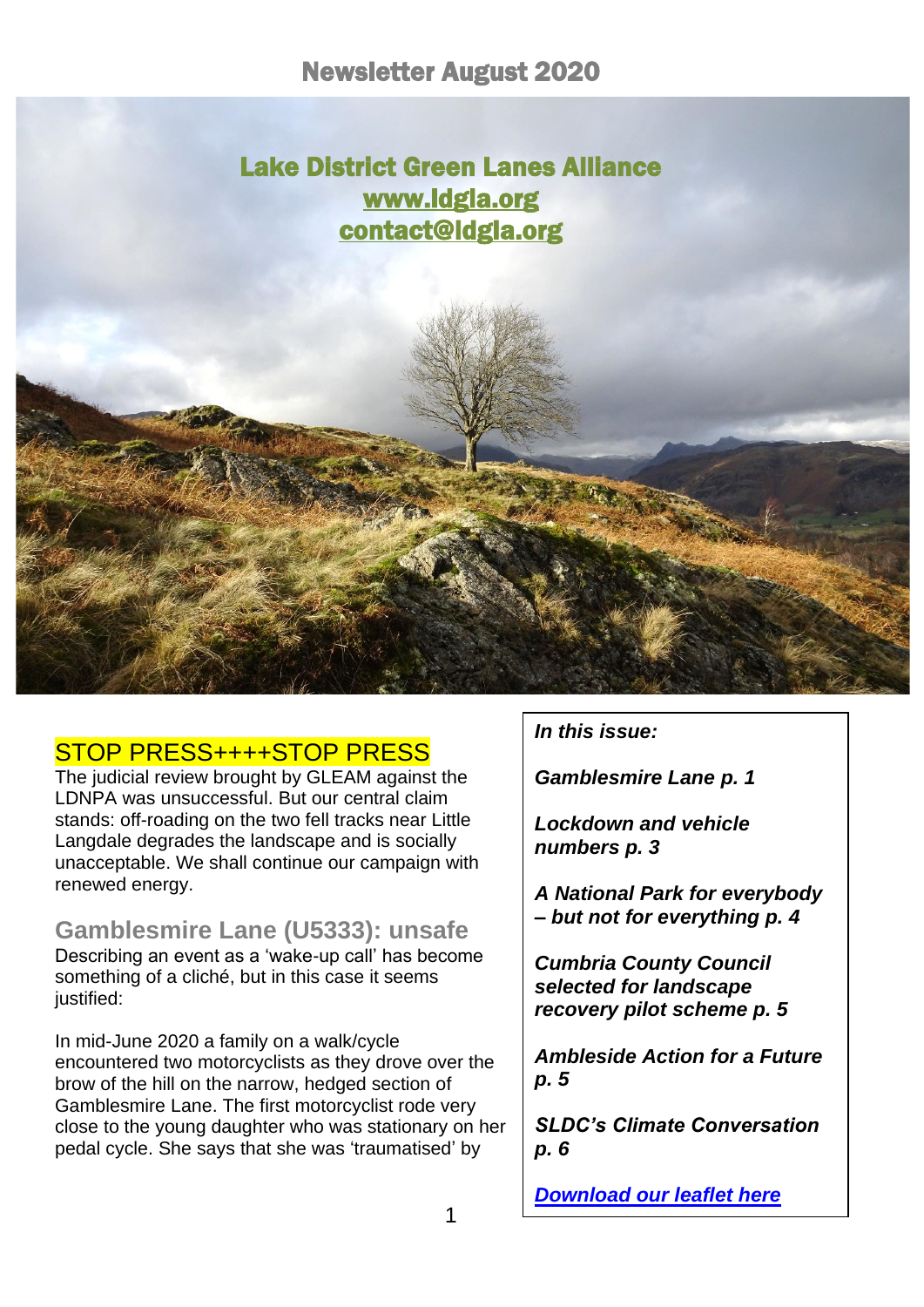his speed and by him riding so close; his wheel almost went over her foot. The second motorcyclist braked and lost control of his motorbike. He and his bike fell to the ground and collided with the mother, knocking her to the ground, so that she had him and the motorbike on top of her. This crash happened because the trail riders were going too fast round a blind bend and could not control their motorbikes when they saw the mother and daughter.



Map from the Hierarchy of Trails webpage

It is impossible to climb the hedge banks which border this section of the lane. The mother says she felt like a 'rabbit in the headlights' but with nowhere to run, as she heard the motorbikes approach. She was badly bruised but did not go to hospital because this collision happened while there were still high levels of coronavirus in Cumbria. She reported the collision to the police and then to the highways department of Cumbria County Council (CCC). The police asked the mother to pass on a warning to motorcyclists about the risk to walkers, cyclists and horse riders of using this lane as a motorbike racetrack. But they and highways were unwilling to do anything further because they said the motor cyclists had the right to use the lane. The family will not use the lane again because of this collision.

**This incident is a clear indication that the LDNPA and CCC urgently need to rethink their green lanes policy.** At present the only people who decide about the suitability or otherwise of a green lane for off-road motor vehicles seem to be the motoring groups themselves – hardly a neutral arbiter.

## **How did the lockdown affect motor vehicle use of Lake District green lanes?**

During the coronavirus pandemic the UK government prohibited non-essential travel in England for the period 26 March 2020 to 12 May 2020 inclusive. It then modified the regulations relating to travel, first to allow people to visit public open spaces for open-air recreation to promote their health or wellbeing, and then (from 1 June) to remove all restrictions on travel other than the prohibition on overnight stays.

The Lake District National Park Authority (LDNPA) and partners such as Cumbria Tourism asked people not to 'rush back to' the Lake District when the restrictions were eased in mid-May, to keep local communities safe.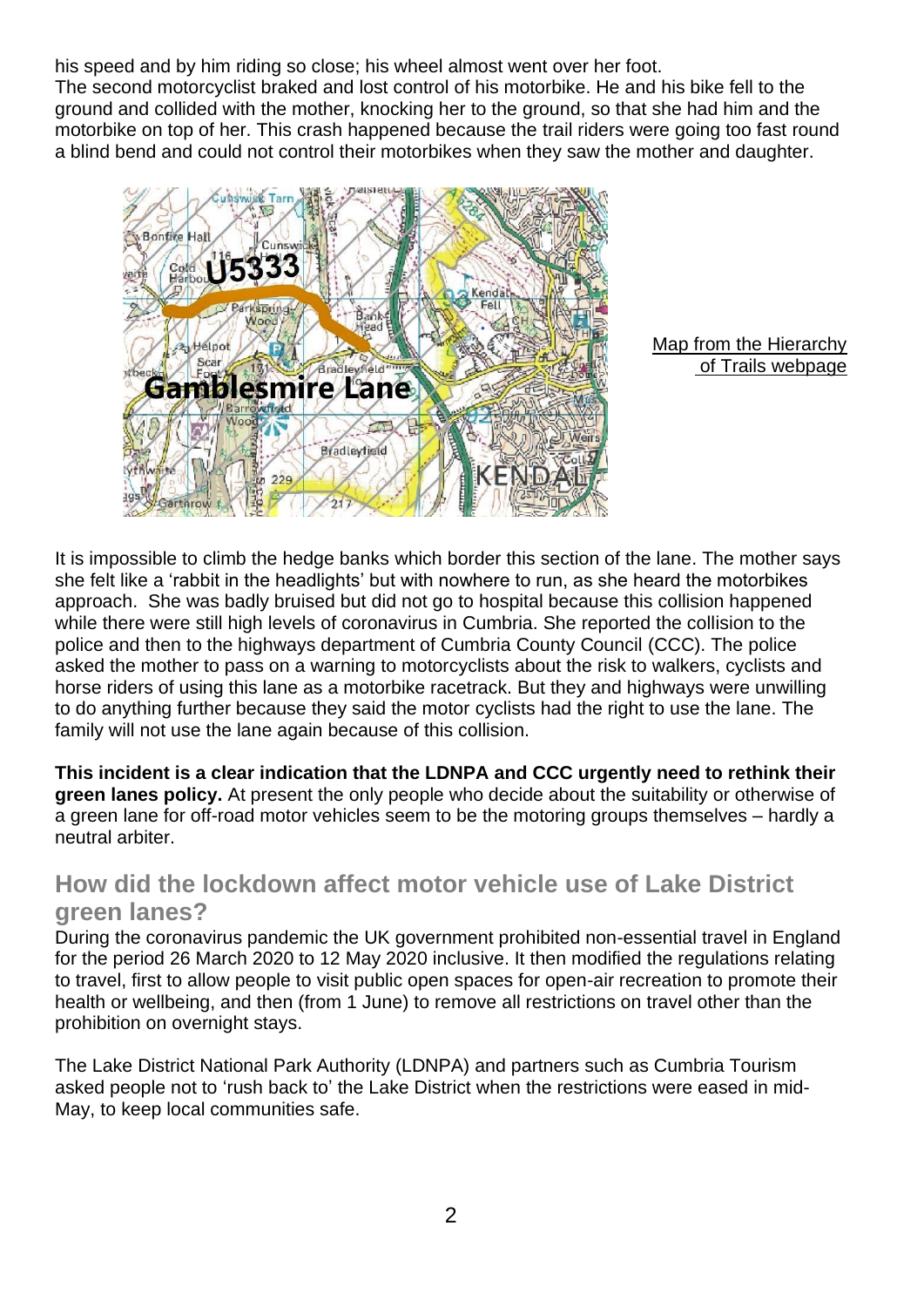We now have the figures for motor vehicle use of four sensitive green lanes in the Lake District during the first half of 2020.



The graph covers the period before, during and after lockdown. It is clear that usage bounced back quickly on all 4 tracks and on the High Nibthwaite track to much higher levels than before. The small number of motor vehicles on the High Tilberthwaite track during lockdown were mostly farmers on essential travel.

The graph below shows motor cycles only rather than total motor vehicles. Comparison with the total motor vehicles graph indicates that motor cycles were the main contributors to the increase in motor vehicle use on the High Nibthwaite, High Oxen Fell and High Tilberthwaite green lanes, compared with levels before lockdown.



The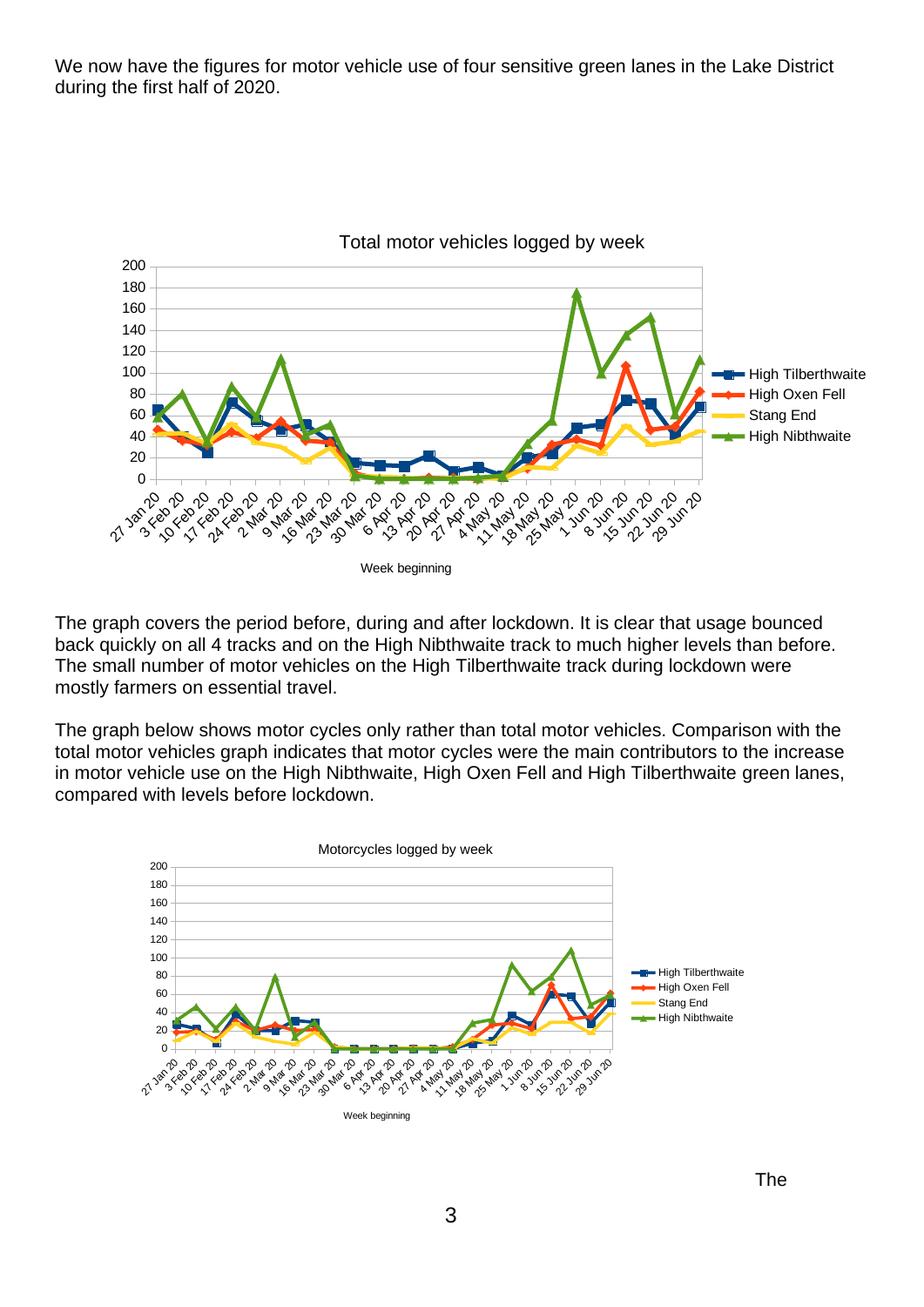evidence from these four sensitive green lanes is that the LDNPA's request not to rush back to the Lake District in May 2020, when travel restrictions were relaxed, was ignored by recreational motor vehicle users. **This rush back, and subsequent recreational motor vehicle use in June 2020 has resulted in greater numbers on three of the lanes than before lockdown, and to anti-social and illegal activity on Bethecar Moor, in Grizedale Forest and in the Stang End area.**

### **A National Park for everyone – but not for everything**

'National Parks were created in part to provide a healing space, both mentally and physically, for the many who had given so much to protect our country during the Second World War. They were meant for everybody.' *Glover Landscapes Review, 2019*

As the Covid crisis has made even clearer, National Parks have become a kind of 'Natural Health Service'. In the Lake District it is the unique landscape with its beauty and tranquillity that provides 'important opportunities for spiritual refreshment: a release from the pressures of modern day life and a contrast to the noise and bustle experienced elsewhere.' *LDNPA Management Plan 2015-2020*

But right from the start it was clear that this does not mean that everything should be allowed. As the official guide to the Lake District put it in 1969:

'There are many sports and activities, in themselves perfectly respectable and even estimable, which should be either prohibited or severely limited in the Lake District; one such is the motor cycle 'scramble' in the fell-dales; another is the use of fast motor boats on any but the very largest lakes. In every case the criterion must be that of good manners or 'good neighbourliness', does the activity interfere with the prime purpose of the National Park, which is the enjoyment of natural beauty?'

And the same guide, almost 20 years later, in 1987:

"Freedom is the essence of countryside recreation: but the individual's share has to be limited to the extent that he will not be a nuisance to others."

Activities that degrade the essential characteristics of the National Park, in particular its beauty and tranquillity, should not be allowed: they would undermine what people value most.

In the past the National Park Authority has recognised this principle, for instance by restricting speed boats on Windermere (2000) and regulating the use of off-road motor vehicles on Gatescarth Pass (2004). Since then off-roading has increased massively, which means that the LDNPA should constantly monitor the effect of this activity on the environment and on other people. We should be able to expect the same kind of logic from the LDNPA as, say, from the Peak District National Park Authority. **The PDNPA gave these as reasons for TRO banning recreational motor vehicles on a route known as Washgate**:

#### *'National Parks were designated on grounds of their scenic value and recreational opportunities.*

*The route is not only a means to access special qualities but also a valued part of those special qualities. The physical and historic nature of the track and its setting in the landscape along with natural and cultural heritage features adds to the experience of using the route. The route also gives the opportunity for quiet enjoyment and to experience tranquillity, one of the special qualities that people value most about the Peak District National Park.*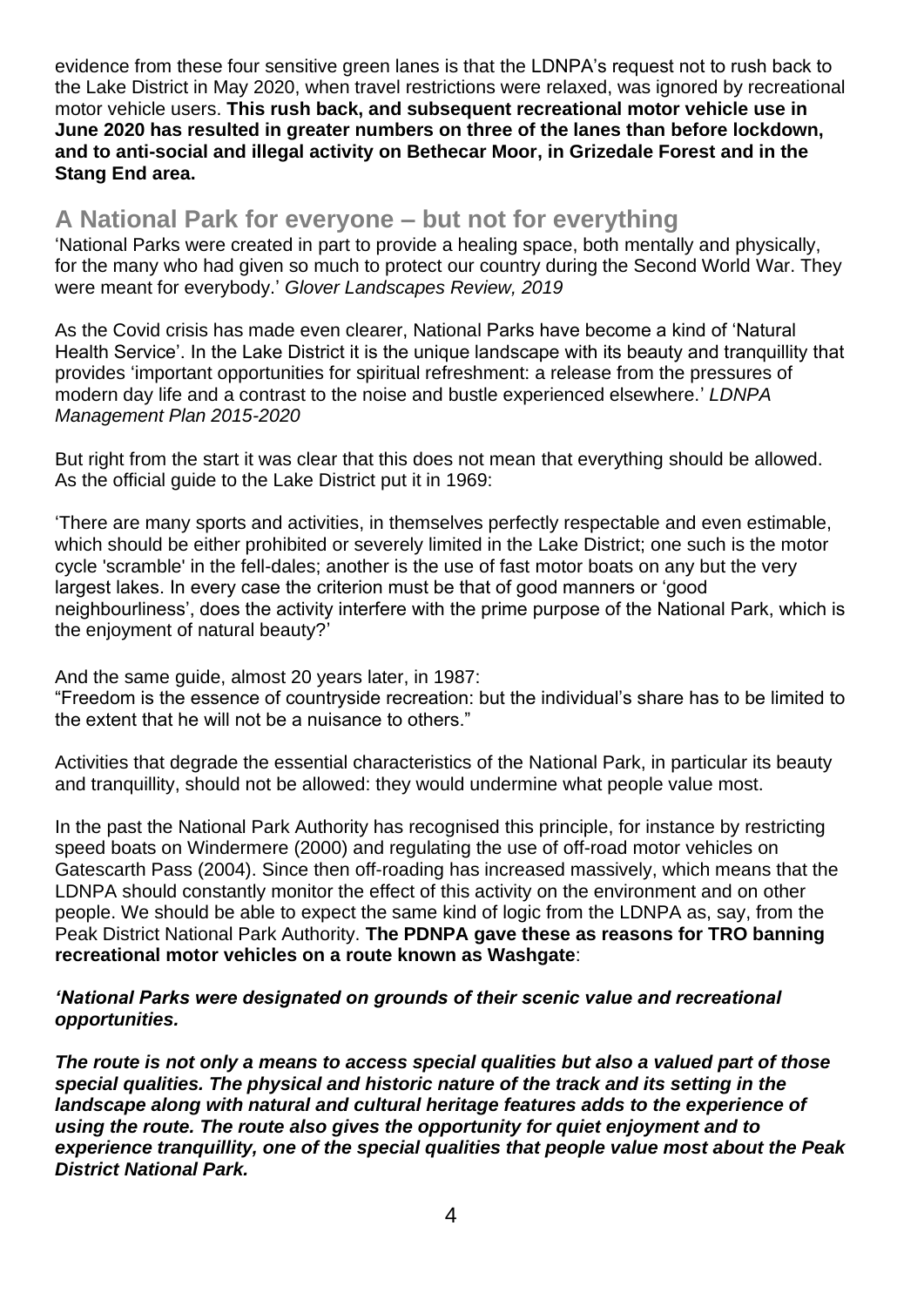*Noise from motorbikes in particular can carry over large distances Evidence is available to show that environmental damage is occurring as a result of motor vehicle recreation, both directly and indirectly. The impacts on the natural beauty of the National Park, and on its special qualities, are not just confined to the linear route and its character but also affect the wider environment.* 

*This impact and the anticipation of the presence of motorised users can detract from the experience and enjoyment by other users. Section 5 of the National Parks and Access to the Countryside Act 1949, covering the purpose of understanding and enjoyment of the special qualities of National Parks, suggests a focus on quiet outdoor countryside recreation associated with the wide open spaces, wildness and tranquillity to be found within the National Park. (Defra 2007)*

*The definition of natural beauty recognises that England has a landscape that is formed through the interaction of man-made and natural processes. It includes the wildlife and cultural heritage of an area as well as its natural features.*

#### *Tranquillity is more than simply noise; it includes the landscape setting, natural sounds and visual intrusion.*

The Lake District should not be aiming to become the least protected National Park, where environmentally harmful and anti-social activities are tolerated - with the excuse that otherwise certain groups would be excluded. They are not – as long as they pursue activities that do not degrade the Lake District.

Attracting visitors from underrepresented groups should not be done by changing the landscape, but through outreach programmes such as the successful MOSAIC scheme used in other National Parks.

### **Cumbria - a pilot area for landscape recovery**

The government has chosen Cumbria as one of five areas to pilot landscape and wildlife recovery. Environment Minister Rebecca Pow said:

"Coronavirus is shining a light on the importance of our natural world, and the positive impact nature can have on our health and well-being.

These first pilots will be a key part of our green recovery and help kick-start the creation of over a million acres of joined up habitats that people can enjoy across the country."

It is difficult to see how the continued use of green lanes by 4x4 and motorbike enthusiasts in some of the most beautiful areas of the Lake District is compatible with these aims.

More on the [Cumbria County Council website.](https://news.cumbria.gov.uk/News/2018/cumbriaconfirmedaspilottohelprecoverenglandsnature.aspx)

## **Ambleside Action for a Future**

This group is a network of local residents and businesses working together to mitigate climate and environmental breakdown and build community resilience. In an open letter to the LDNPA, Cumbria County Council, South Lakeland District Council and Tim Farron MP, Ambleside Action for a Future called for a more sustainable, more environmentally-friendly transport policy.

The aim of the Lake District Green Lanes Alliance – to protect our fell tracks against the impact of recreational motor vehicles – is only one aspect of this overall vision, but an important one.